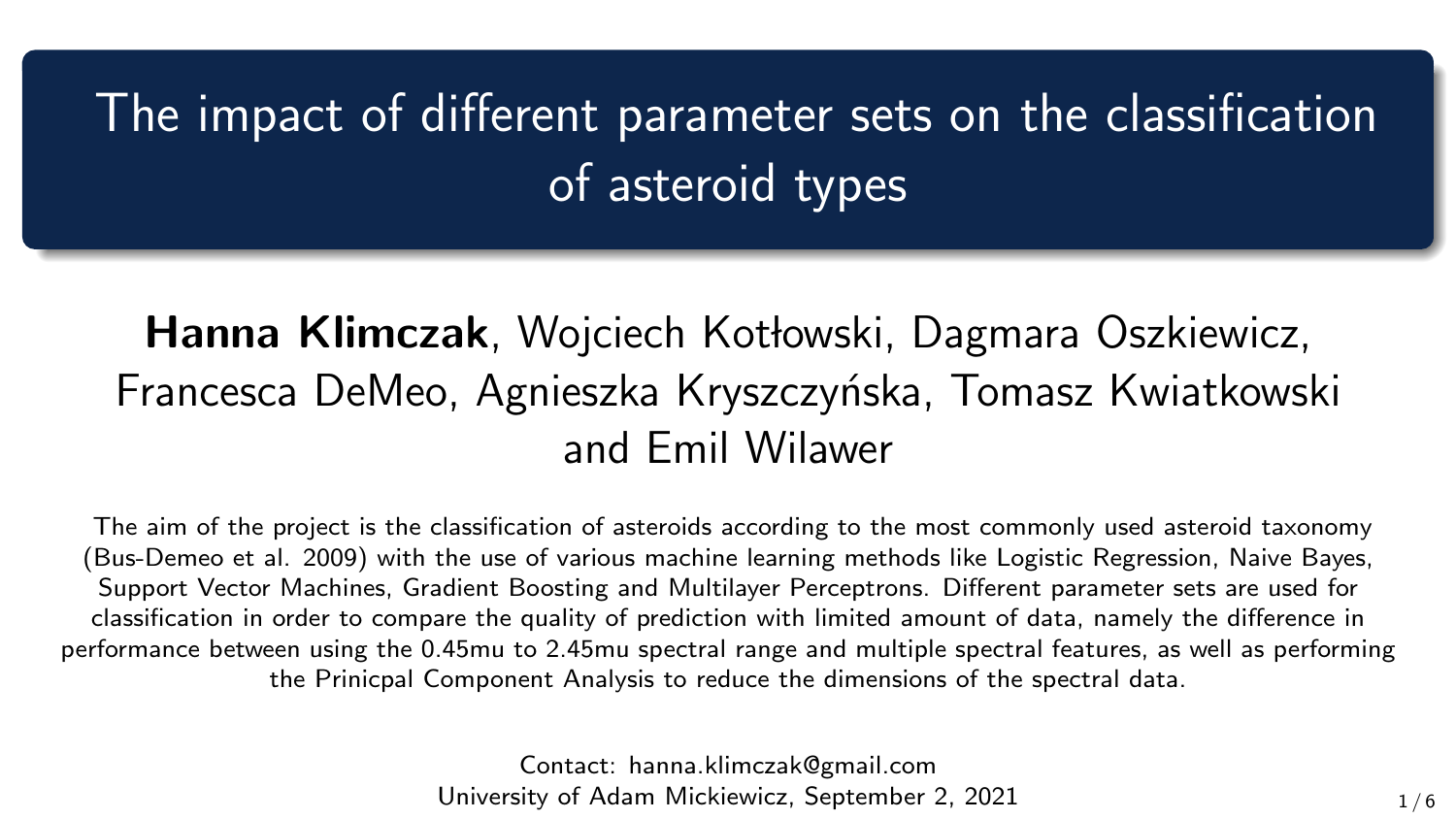The classification of taxonomic types according to the Bus-DeMeo taxonomy [\[DeMeo et al., 2009\]](#page-5-0) is performed with the use of the following machine learning methods: Naive Bayes, Logistic Regression, Support Vector Machines, Gradient Boosting and Multilayer Perceptron. The objects used for classification are 370 from [\[DeMeo et al., 2009\]](#page-5-0) and 195 objects from [\[Binzel et al., 2019\]](#page-5-1). Three feature sets are used for classification:

- 41 spectral points from visible and near-infrared ranges  $(0.45 \mu m)$  to  $2.45 \mu m$ ) processed as in [\[DeMeo et al., 2009\]](#page-5-0) and slope of the spectral curve.
- Two main Principal Components of the aforementioned features and slope of the spectral curve.
- 35 reflectance values computed at chosen wavelengths to map known spectral features described by various authors and to maintain a link to previous classifications.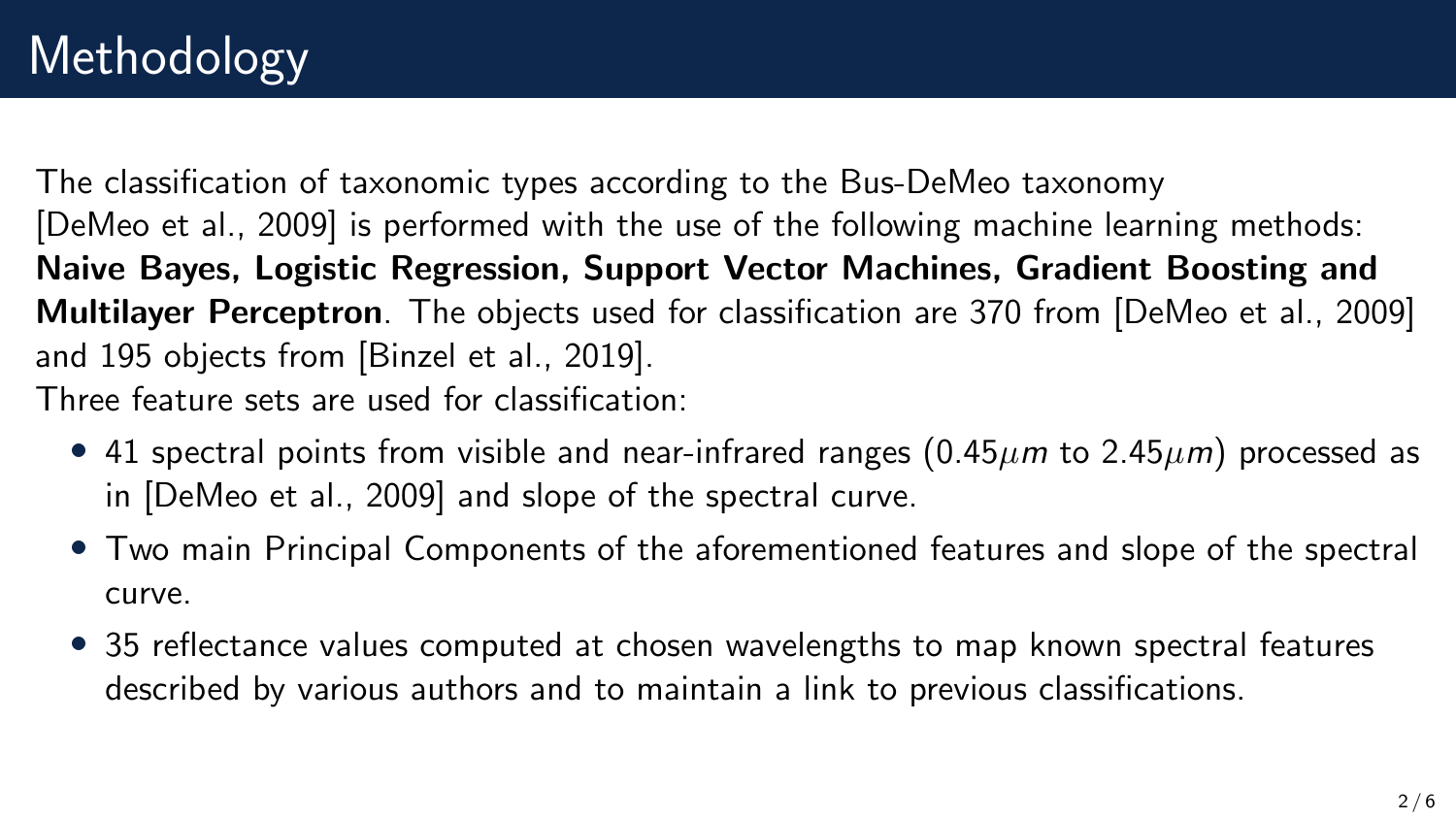### Results



Figure: Average accuracy scores obtained by performing 10 runs of 5-fold cross validation

SVM and MLP achieve the best results across all feature sets, and Logistic Regression also performs well on the reflectance color set. The best scores per feature set are the following: 80% for pca data (MLP), 84% for spectral features (MLP), 86% for reflectance colors (MLP).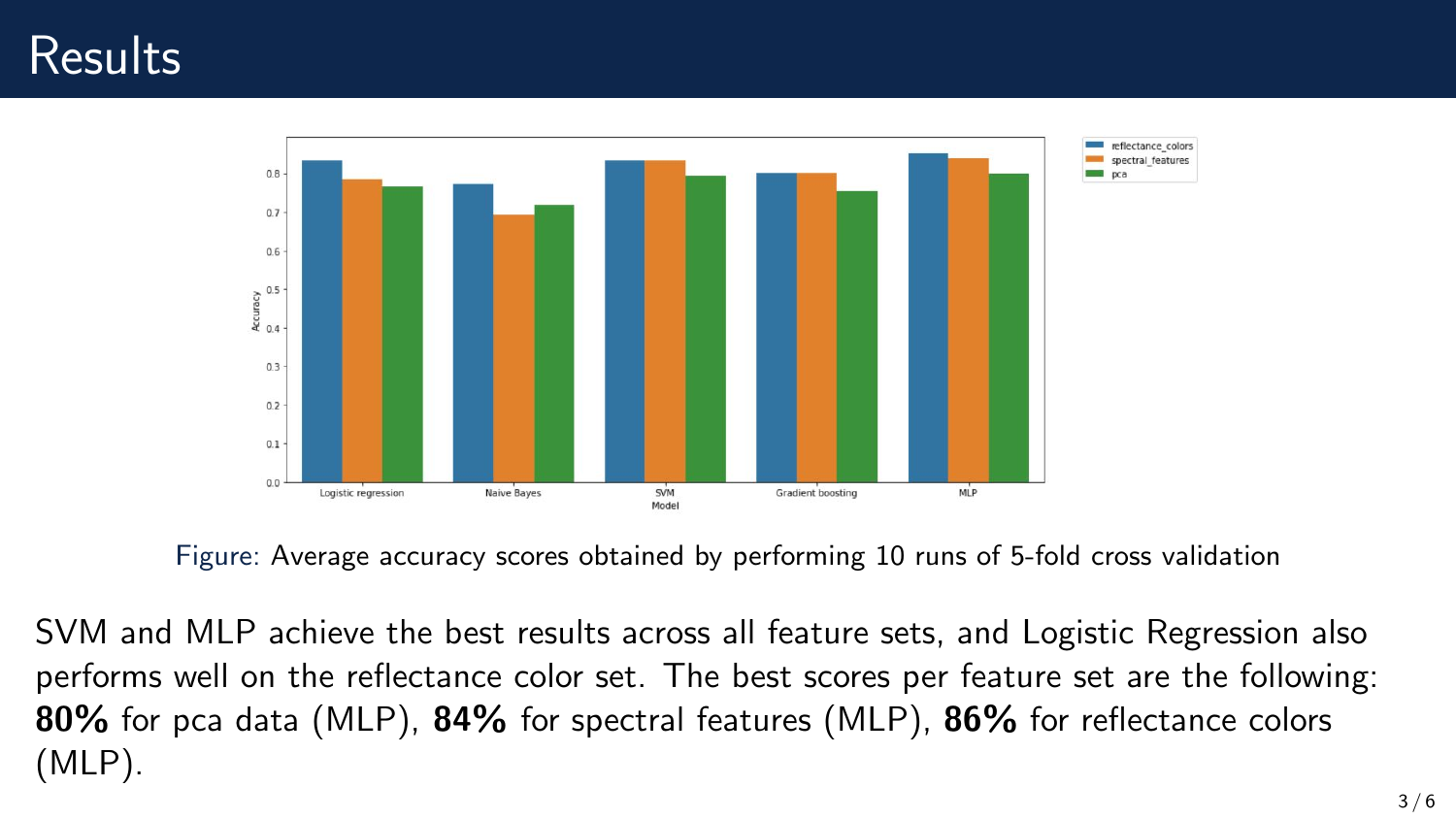#### Results



Figure: Average accuracy per step during Feature Selection (left) and most important reflectance colors against average spectra of each type (right).

The results of Feature Selected proved that no more than 5 reflectance colors were required to obtain 87% accuracy (MLP). Most commonly selected features were: 0.9  $\mu$ m feature, 0.9  $\mu$ m absorption band, f(0.64 $\mu$ m) - f(0.7 $\mu$ m) absorption feature, the gentle concave up and 2.0  $\mu$ m  $\lambda$  absorption band.  $\lambda$  / 6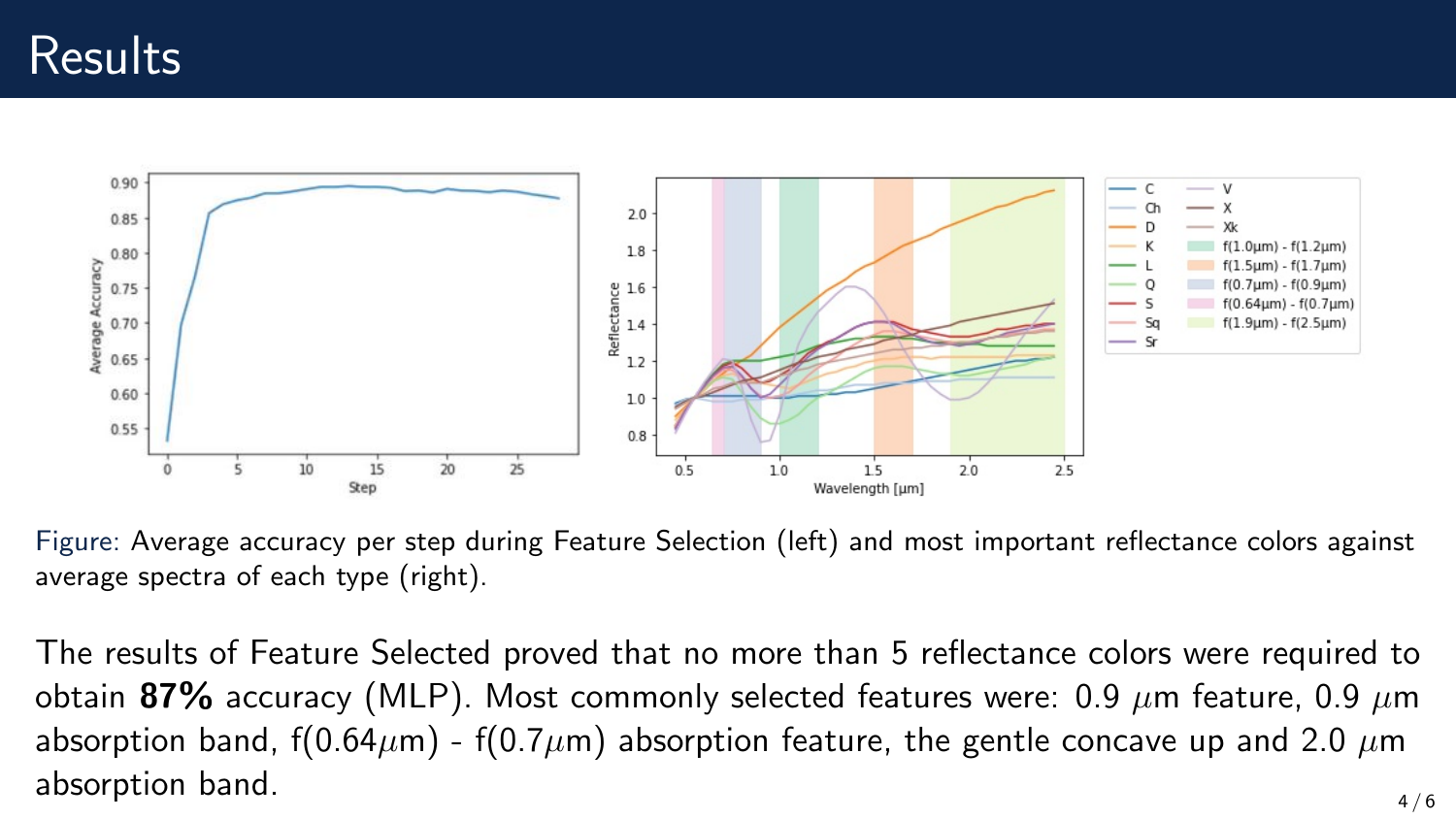The main contributions of this work were the following.

- The classification of taxonomic types from [\[DeMeo et al., 2009\]](#page-5-0) was performed on three different feature sets and a wide range of classification methods. Overall, the best results across all feature sets were obtained by the MLP with the following hyperparameters: two layers of 64 neurons, Stochastic Gradient Descent solver, batch size of 32 and adaptive learning rate with the initial value of 0.1. The results obtained with reflectance colors were not worse, or even slighlty better, than using the  $0.45 \mu m$  to  $2.45 \mu m$  spectral data.
- Sequential Feature Selection was performed on the reflectance colors set to quantify the importance of each color for classification. No more than 5 features were sufficient for 87% accuracy, which drastically reduces the amount of data needed to assign the taxonomic type.